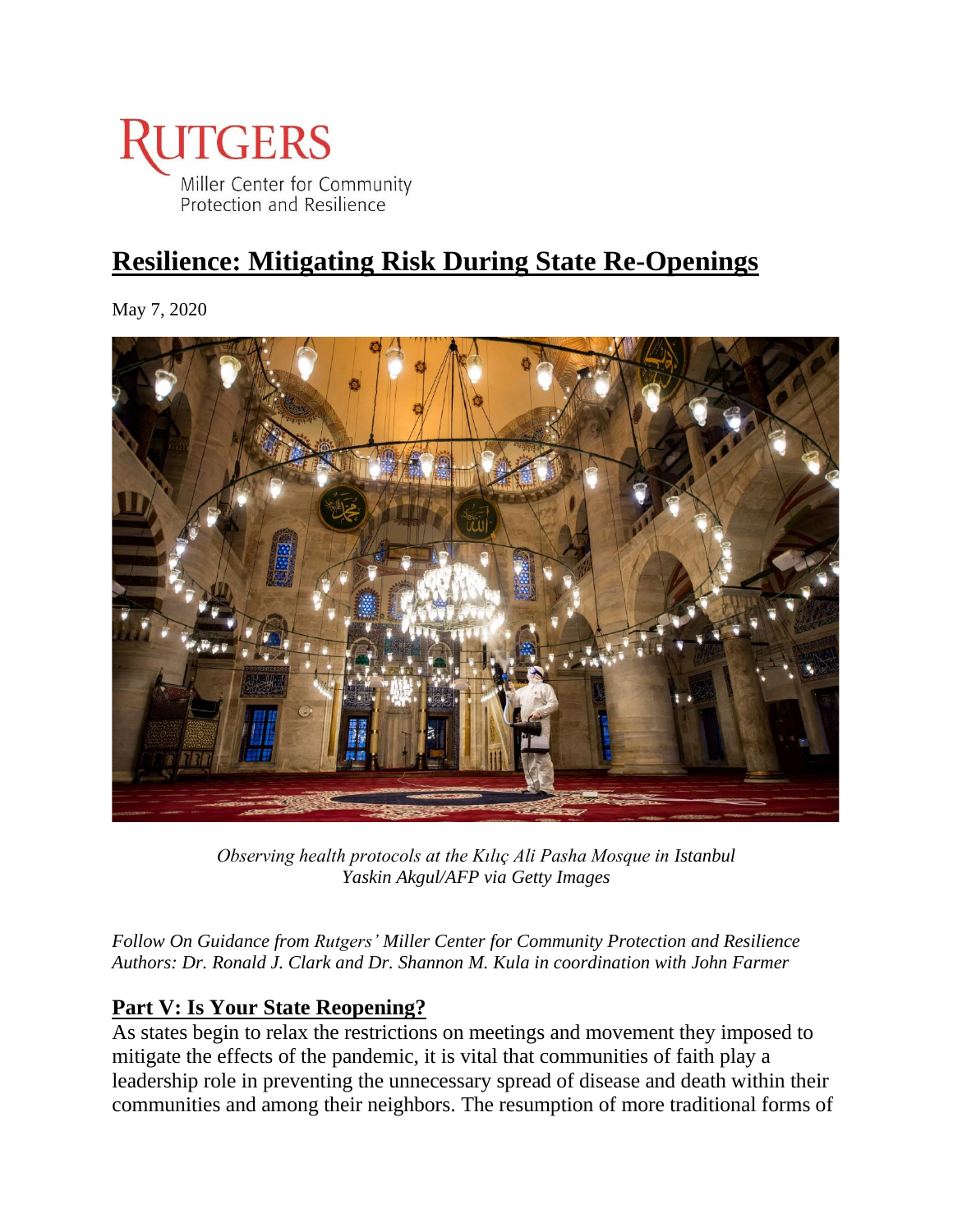worship will be a cause for celebration, but only if it is accomplished responsibly, with due consideration for the most informed guidance for preserving the health and well being of worshippers and their neighbors alike.

As of April 28, 2020, a number of states have begun to reopen, or plan to, in the coming days. While this is not the recommended guidance by many health care experts, following the Centers for Disease Control (CDC) suggestions will be critical to prevent mass exposure and increased COVID-19 infections. As we endure as one nation, let us be reminded that our actions directly impact life and death for all our friends and neighbors.

## **What Should We Do?**

*If Your State is Opening and/or Lifting Some Restrictions, Plan for CDC Recommended Modifications to Traditions of the Service:*

## *Religious Leadership Responsibilities*

- All participants must wear masks and gloves.
- Where and when possible conduct smaller services, with social distancing, outside.
- Continue to offer online alternatives for services, which is especially important for those most vulnerable to COVID-19.
- If held indoors, schedule extra services to ensure buildings are not packed.
- Limit the number of volunteers and staff and/or stagger their participation throughout the various services.
- Consider small gatherings with inclusion of additional participants via phone or online (live or recorded) options.
- Disinfect the facility after every service as well as daycare areas and commonly used religious books or pamphlets.
- Keep doors and windows open to encourage constant air circulation.
- Change the method for collecting regular financial contributions using a stationary collection box, the mail, or electronic methods – instead of passing a collection tray.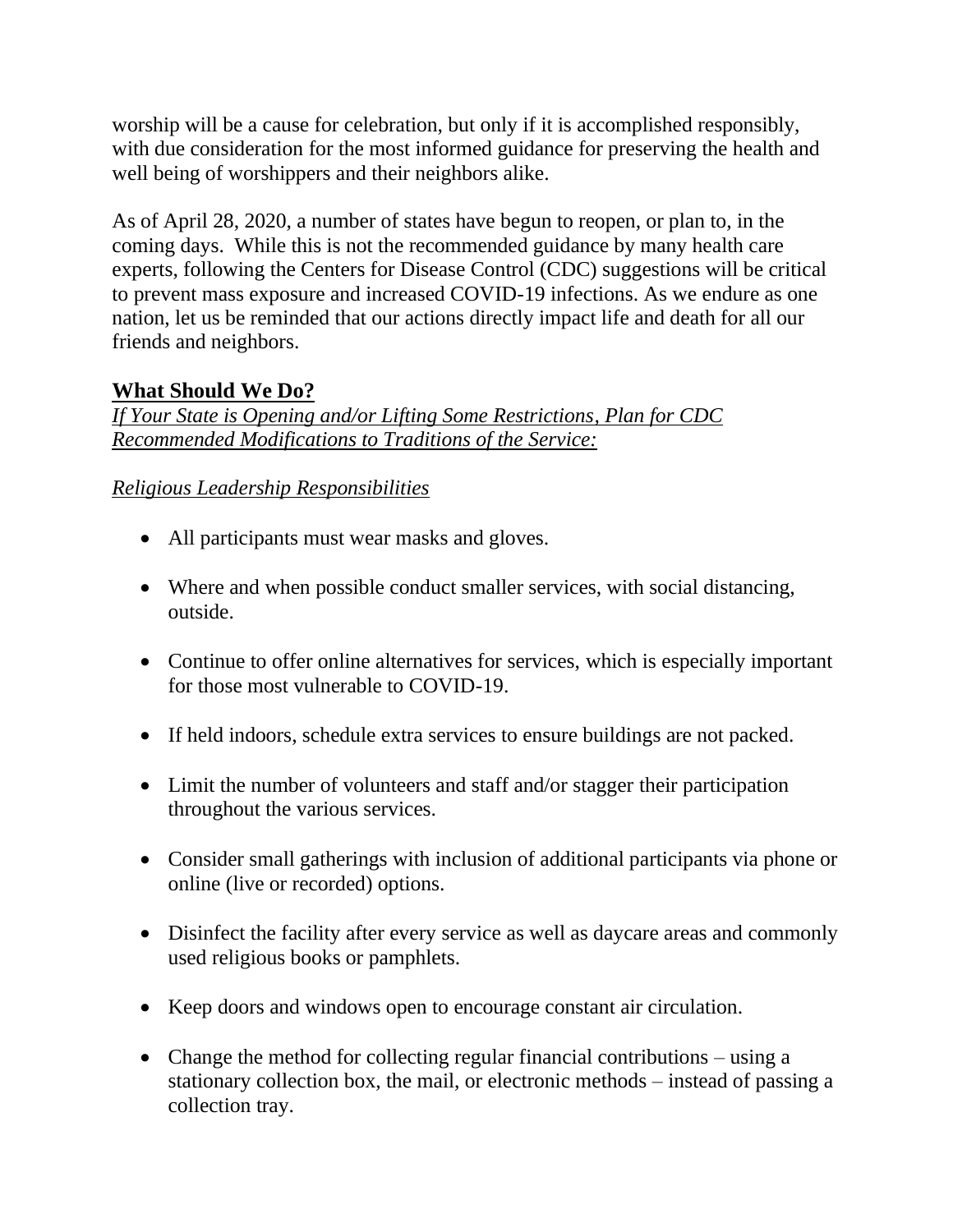- Wash hands and/or use a hand sanitizer that contains at least 60% alcohol prior to conducting the service.
- Alter practices as needed (e.g., avoid the use of a common drinking cup and give Communion in the recipient's hand instead of on the tongue (with gloves for the administrator and recipient)).
- Provide soap/water and hand sanitizer for congregants to maintain protective measures.
- Provide prepared "to-go" bags of groceries for those congregants in need to easily take home.

#### *Congregation Interaction at Services*

- Nod, bow, or wave instead of shaking hands, holding hands, hugging, or kissing.
- Bow your head in recognition of the spiritual receipt of Communion instead of a physical Host.
- Wear gloves when sharing in the usage of religious hymnals or bibles available from service to service.

### *Advance Preparations for Attending Participants*

- Encourage high risk populations not to attend and offer alternative (e.g., phone, online, or recorded) ways for them to participate.
- Stay home if you are sick or COVID-19 symptomatic.
- Of course stay at home if you have tested positive and are still in your quarantine period.
- Wear face masks and gloves.
- Maintain six feet social distance.